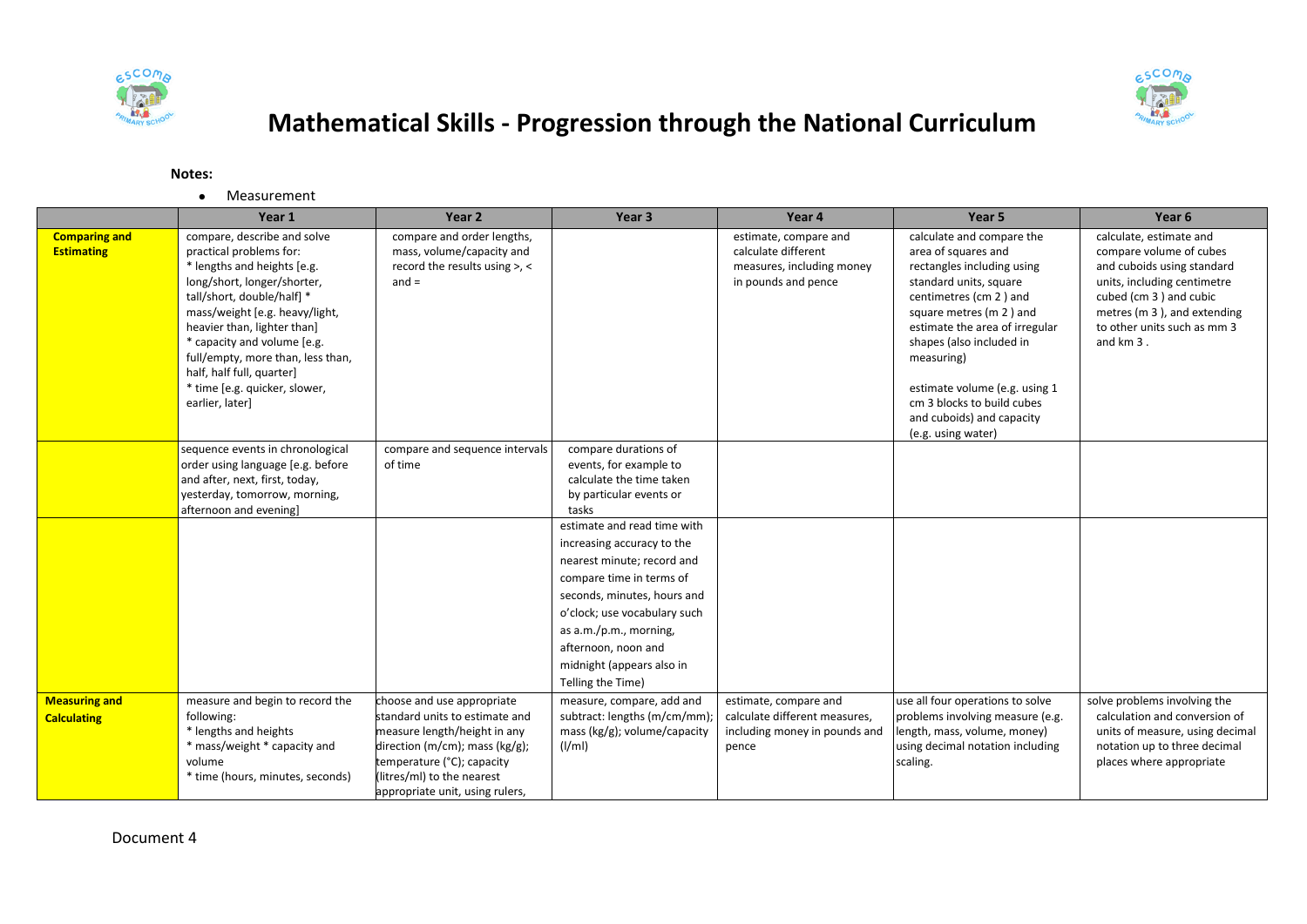|                         |                                                  | scales, thermometers and                                       |                                                            |                                                                |                                                                 |                                                                 |
|-------------------------|--------------------------------------------------|----------------------------------------------------------------|------------------------------------------------------------|----------------------------------------------------------------|-----------------------------------------------------------------|-----------------------------------------------------------------|
|                         |                                                  | measuring vessels                                              |                                                            |                                                                |                                                                 |                                                                 |
|                         |                                                  |                                                                | measure the perimeter of<br>simple 2-D shapes              | measure and calculate the<br>perimeter of a rectilinear figure | measure and calculate the<br>perimeter of composite rectilinear | recognise that shapes with the<br>same areas can have different |
|                         |                                                  |                                                                |                                                            | (including squares) in                                         | shapes in centimetres and metres                                | perimeters and vice vers                                        |
|                         |                                                  |                                                                |                                                            | centimetres and metres                                         |                                                                 |                                                                 |
| <b>Measuring and</b>    | recognise and know the value                     | recognise and use                                              | add and subtract amounts                                   |                                                                |                                                                 |                                                                 |
| <b>Calculating</b>      | of different denominations of<br>coins and notes | symbols for pounds (£)<br>and pence (p); combine               | of money to give change,<br>using both £ and p in          |                                                                |                                                                 |                                                                 |
|                         |                                                  | amounts to make a                                              | practical contexts                                         |                                                                |                                                                 |                                                                 |
|                         |                                                  | particular value                                               |                                                            |                                                                |                                                                 |                                                                 |
|                         |                                                  | find different                                                 |                                                            |                                                                |                                                                 |                                                                 |
|                         |                                                  | combinations of coins                                          |                                                            |                                                                |                                                                 |                                                                 |
|                         |                                                  | that equal the same                                            |                                                            |                                                                |                                                                 |                                                                 |
|                         |                                                  | amounts of money                                               |                                                            |                                                                |                                                                 |                                                                 |
|                         |                                                  | solve simple problems                                          |                                                            |                                                                |                                                                 |                                                                 |
|                         |                                                  | in a practical context                                         |                                                            |                                                                |                                                                 |                                                                 |
|                         |                                                  | involving addition and                                         |                                                            |                                                                |                                                                 |                                                                 |
|                         |                                                  | subtraction of money<br>of the same unit,                      |                                                            |                                                                |                                                                 |                                                                 |
|                         |                                                  | including giving change                                        |                                                            |                                                                |                                                                 |                                                                 |
|                         |                                                  |                                                                |                                                            | find the area of rectilinear                                   | calculate and compare the area                                  | calculate the area of                                           |
|                         |                                                  |                                                                |                                                            | shapes by counting squares                                     | of squares and rectangles                                       | parallelograms and triangles                                    |
|                         |                                                  |                                                                |                                                            |                                                                | including using standard units,                                 |                                                                 |
|                         |                                                  |                                                                |                                                            |                                                                | square centimetres (cm 2) and                                   | calculate, estimate and compare                                 |
|                         |                                                  |                                                                |                                                            |                                                                | square metres (m 2) and                                         | volume of cubes and cuboids                                     |
|                         |                                                  |                                                                |                                                            |                                                                | estimate the area of irregular                                  | using standard units, including                                 |
|                         |                                                  |                                                                |                                                            |                                                                | shapes                                                          | cubic centimetres (cm 3) and                                    |
|                         |                                                  |                                                                |                                                            |                                                                | recognise and use square                                        | cubic metres (m 3), and                                         |
|                         |                                                  |                                                                |                                                            |                                                                | numbers and cube numbers, and                                   | extending to other units [e.g. mm                               |
|                         |                                                  |                                                                |                                                            |                                                                | the notation for squared (2) and                                | 3 and km 3 ].                                                   |
|                         |                                                  |                                                                |                                                            |                                                                | cubed $(3)$                                                     |                                                                 |
|                         |                                                  |                                                                |                                                            |                                                                |                                                                 | recognise when it is possible to                                |
|                         |                                                  |                                                                |                                                            |                                                                |                                                                 | use formulae for area and                                       |
|                         |                                                  |                                                                |                                                            |                                                                |                                                                 | volume of shapes                                                |
| <b>Telling the Time</b> | tell the time to the hour and half               | tell and write the time to five                                | tell and write the time from                               | read, write and convert time                                   |                                                                 |                                                                 |
|                         | past the hour and draw the hands                 | minutes, including quarter                                     | an analogue clock, including                               | between analogue and digital                                   |                                                                 |                                                                 |
|                         | on a clock face to show these<br>times.          | past/to the hour and draw the<br>hands on a clock face to show | using Roman numerals from<br>I to XII, and 12-hour and 24- | 12 and 24-hour clocks                                          |                                                                 |                                                                 |
|                         |                                                  | these times.                                                   | hour clocks                                                |                                                                |                                                                 |                                                                 |
|                         | recognise and use language relating              | know the number of minutes in                                  | estimate and read time with                                |                                                                |                                                                 |                                                                 |
|                         | to dates, including days of the                  | an hour and the number of                                      | increasing accuracy to the                                 |                                                                |                                                                 |                                                                 |
|                         | week, weeks, months and years                    |                                                                | nearest minute; record and                                 |                                                                |                                                                 |                                                                 |
|                         |                                                  | hours in a day.                                                |                                                            |                                                                |                                                                 |                                                                 |